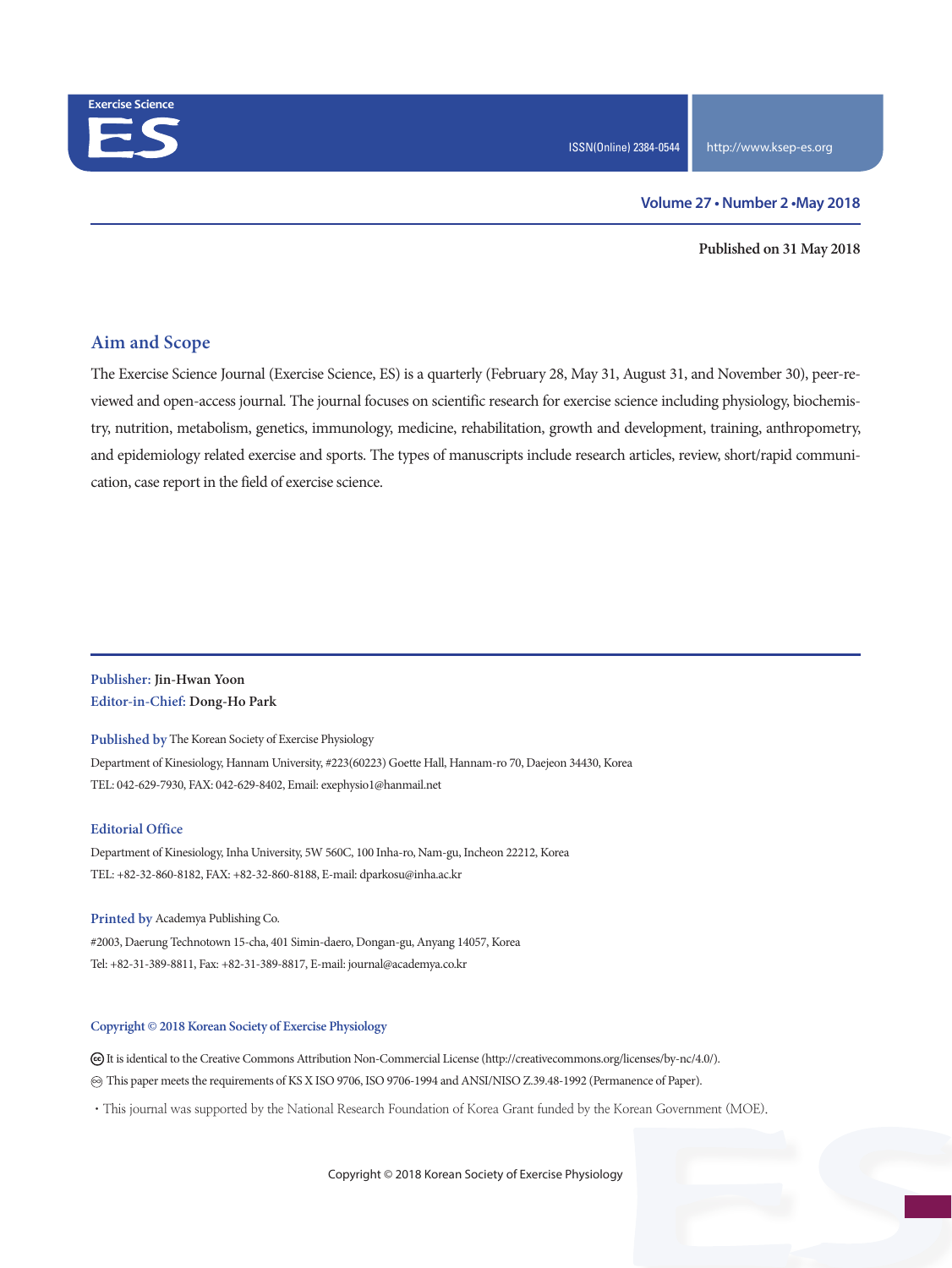

# **CONTENTS**

### **Volume 27 Number 2 May, 2018**

#### **Review Articles**

- 89 Exercise Training as a Therapeutic Potential for Respiratory Muscle Weakness in Patients with Amyotrophic Lateral Sclerosis Bumsoo Ahn, Sang-Hoon Suh, Il-Young Paik
- 96 Effects of Physical Activity, Exercise Training and Physical Fitness on Telomere Length as Biomarker of Cell Aging Yun-A Shin, Chang-Sun Kim, Dong-Ho Park
- 109 Neurophysiological Mechanisms Underlying Functional Knee Instability Following an Anterior Cruciate Ligament Injury Yong Woo An
- 118 Review of the Correlation Between Thigh Circumference and Risk Factors of Type 2 Diabetes and Cardiovascular Disease, the Exercise Intervention Method for Increasing the Thigh Circumference Yeonhwi Kim, Sewon Lee

#### **Original Articles**

126 Effects of 8 Weeks Calorie Reduction and Resistance Exercise on Traf2-NFkB-mTOR and SIRT1-FoxO1 Signal Expression of Cardiac Muscle in High-fat Induced Obese Middle-Aged Rats

Suryun Jung, Nayoung Ahn, Jusik Park, Kijin Kim

- 134 The Association between Socioeconomic Status, Handgrip Strength, and Osteoporotic Status in Elderly Women Dong-Hyun Kim, Jin-Kyung Cho, Hyunsik Kang
- 140 Effects of Aerobic Exercise on the Autophagy-Related Protein Expressions in Vascular Endothelial Cells Ji-Seok Kim, Kijeong Kim, Hojun Lee
- 146 Effects of Short-term Weight Loss on Stress Hormone and EEG in Weight Athletes Yu-Sub Huh
- 153 Effects of 5-week Combined Exercise on Blood Lipid and Health-related Quality of Life in Obese Military Recruits Yoon-A Choi, Se-Hwan Park, Min-Ki Lee, Nak-Sik Jin, Jin-Hwan Yoon
- 161 Effects of Combined Exercise Training on Isokinetic Muscular Function, Nerve Conduction Velocity and Pain in Obesity Women with Carpal Tunnel Syndrome

Jeong-Min Park, Jin-Hwan Yoon, Min-Ki Lee